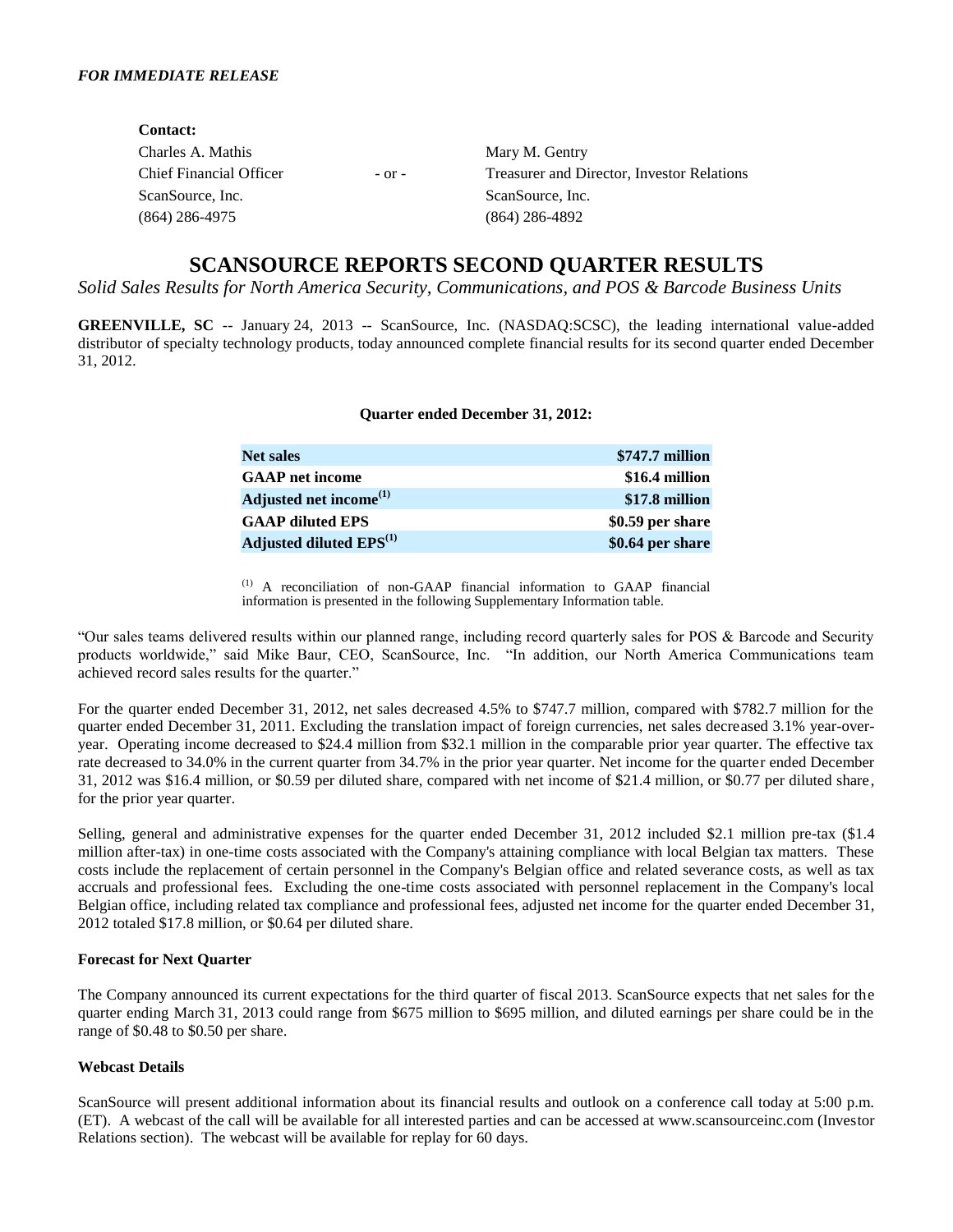#### **ScanSource Reports Second Quarter Results**

#### **Safe Harbor Statement**

This press release contains comments that are "forward-looking" statements that involve risks and uncertainties; these statements are subject to the safe harbor created by the Private Securities Litigation Reform Act of 1995. Any number of important factors could cause actual results to differ materially from anticipated or forecasted results, including, but not limited to, factors affecting one-time costs associated with tax compliance and personnel replacement in the Company's local Belgian office; expanded operations in emerging markets, such as Brazil, that expose us to greater political and economic volatility than our operations in established markets; additional costs and delays in connection with the implementation of our new ERP system and associated litigation; our ability to forecast volatility in earnings resulting from the quarterly revaluation of the Company's earnout obligation to the sellers of CDC; macroeconomic circumstances that could impact our business, such as currency fluctuations; continued adverse capital and credit market conditions; and an economic downturn. For more information concerning factors that could cause actual results to differ from anticipated results, see the Company's annual report on Form 10-K for the year ended June 30, 2012 filed with the Securities and Exchange Commission. Except as may be required by law, the Company expressly disclaims any obligation to update these forward-looking statements to reflect events or circumstances after the date of this press release or to reflect the occurrence of unanticipated events.

### **Non-GAAP Financial Information**

In addition to disclosing results that are determined in accordance with United States Generally Accepted Accounting Principles ("GAAP"), the Company also discloses non-GAAP measures. To evaluate current period performance on a clearer and more consistent basis with prior periods, the Company discloses adjusted net income and adjusted diluted earnings per share, which exclude one-time costs associated with tax compliance and personnel replacement in the Company's local Belgian office. Management uses return on invested capital ("ROIC"), a non-GAAP measure, as a performance measurement because management believes that this metric best balances the Company's operating results with its asset and liability management. The Company's Board of Directors uses ROIC in evaluating management performance and setting management compensation. The Company also discloses the percentage change in net sales excluding the impact of foreign currency exchange rates to better assess the changes from prior periods.

Analysis of results and outlook on a non-GAAP basis should be used as a complement to, and in conjunction with, data presented in accordance with GAAP. A reconciliation of the Company's non-GAAP financial information to GAAP is set forth in the following Supplemental Information table.

### **About ScanSource, Inc.**

ScanSource, Inc. (NASDAQ: SCSC) is the leading international distributor of specialty technology products, operating from dedicated business units in North America, Latin America and Europe. ScanSource POS & Barcode delivers AIDC (automatic identification and data capture) and POS (point-of-sale) solutions; Catalyst Telecom and ScanSource Communications provide voice, video, data and converged communications equipment; ScanSource Security offers physical security solutions; and ScanSource Services Group delivers value-added support programs and services. Founded in 1992, the company ranks #760 on the Fortune 1000. For more information, call the toll-free sales telephone number at 800.944.2432 or visit www.scansourceinc.com.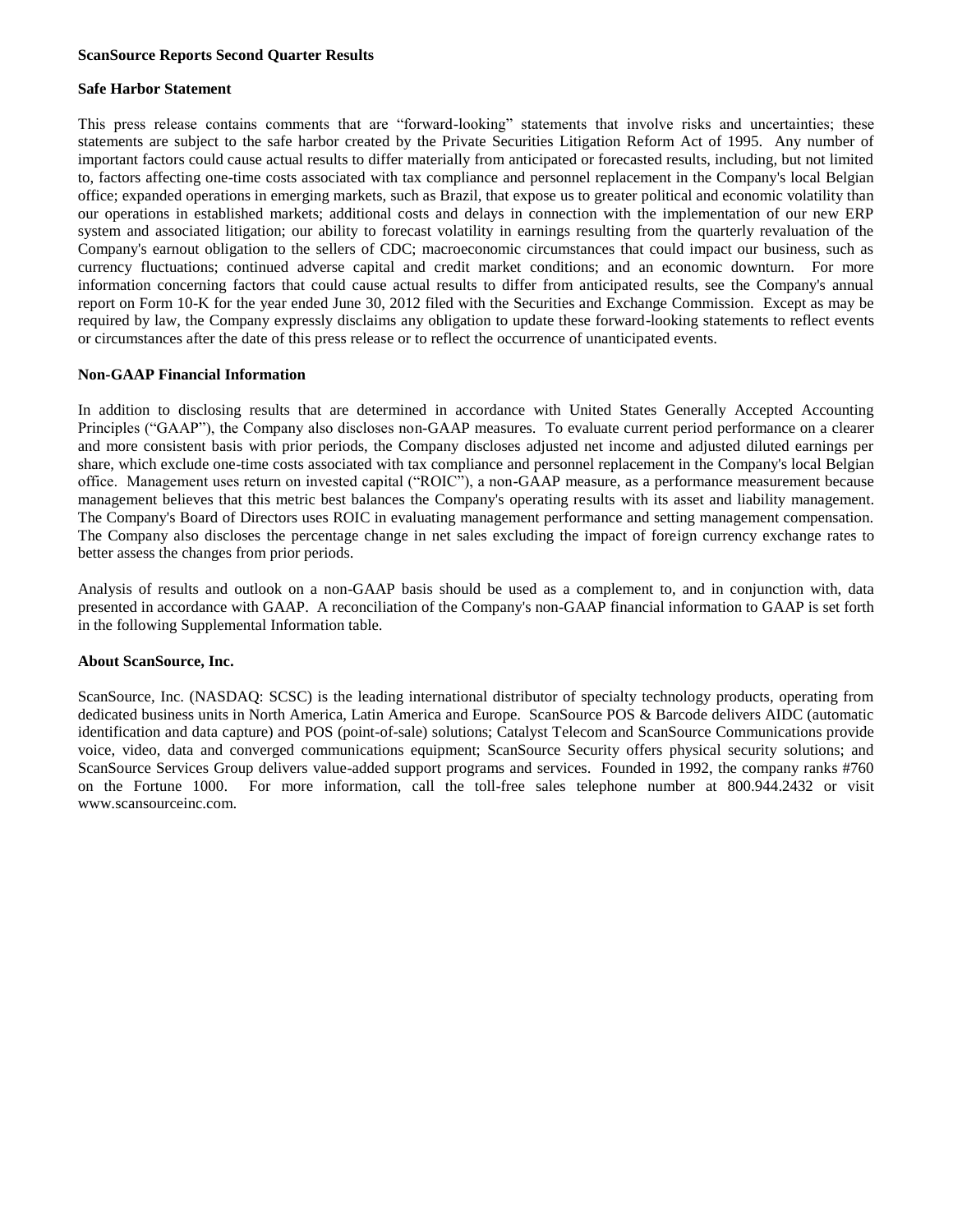## **ScanSource, Inc. and Subsidiaries Condensed Consolidated Balance Sheets (Unaudited) (in thousands)**

|                                                                    | <b>December 31, 2012</b> | June 30, 2012* |           |  |
|--------------------------------------------------------------------|--------------------------|----------------|-----------|--|
| <b>Assets</b>                                                      |                          |                |           |  |
| Current assets:                                                    |                          |                |           |  |
| Cash and cash equivalents                                          | \$<br>31,455             | $\mathcal{S}$  | 29,173    |  |
| Accounts receivable, less allowance of                             | 464,286                  |                | 470,808   |  |
| \$29,840 at December 31, 2012                                      |                          |                |           |  |
| \$27,349 at June 30, 2012                                          |                          |                |           |  |
| Inventories                                                        | 474,713                  |                | 475,479   |  |
| Prepaid expenses and other current assets                          | 42,540                   |                | 41,846    |  |
| Deferred income taxes                                              | 15,278                   |                | 14,624    |  |
| Total current assets                                               | 1,028,272                |                | 1,031,930 |  |
| Property and equipment, net                                        | 48,685                   |                | 48,785    |  |
| <b>Goodwill</b>                                                    | 54,080                   |                | 53,885    |  |
| Other non-current assets, including identifiable intangible assets | 72,486                   |                | 67,206    |  |
| <b>Total assets</b>                                                | \$<br>1,203,523          | $\$$           | 1,201,806 |  |
| <b>Liabilities and Shareholders' Equity</b>                        |                          |                |           |  |
| <b>Current liabilities:</b>                                        |                          |                |           |  |
| Short-term borrowings                                              | \$<br>544                | $\mathcal{S}$  | 4,268     |  |
| Accounts payable                                                   | 353,108                  |                | 419,683   |  |
| Accrued expenses and other current liabilities                     | 69,700                   |                | 67,776    |  |
| Current portion of contingent consideration                        | 4,952                    |                | 4,976     |  |
| Income taxes payable                                               | 2,267                    |                | 1,698     |  |
| Total current liabilities                                          | 430,571                  |                | 498,401   |  |
| Deferred income taxes                                              | 2,787                    |                |           |  |
| Long-term debt                                                     | 5,429                    |                | 5,429     |  |
| Borrowings under revolving credit facility                         | 21,808                   |                |           |  |
| Long-term portion of contingent consideration                      | 8,138                    |                | 11,677    |  |
| Other long-term liabilities                                        | 37,830                   |                | 33,988    |  |
| <b>Total liabilities</b>                                           | 506,563                  |                | 549,495   |  |
| Shareholders' equity:                                              |                          |                |           |  |
| Common stock                                                       | 144,894                  |                | 139,557   |  |
| Retained earnings                                                  | 568,443                  |                | 534,445   |  |
| Accumulated other comprehensive income (loss)                      | (16, 377)                |                | (21, 691) |  |
| Total shareholders' equity                                         | 696,960                  |                | 652,311   |  |
| Total liabilities and shareholders' equity                         | \$<br>1,203,523          | \$             | 1,201,806 |  |

\* Derived from audited financial statements.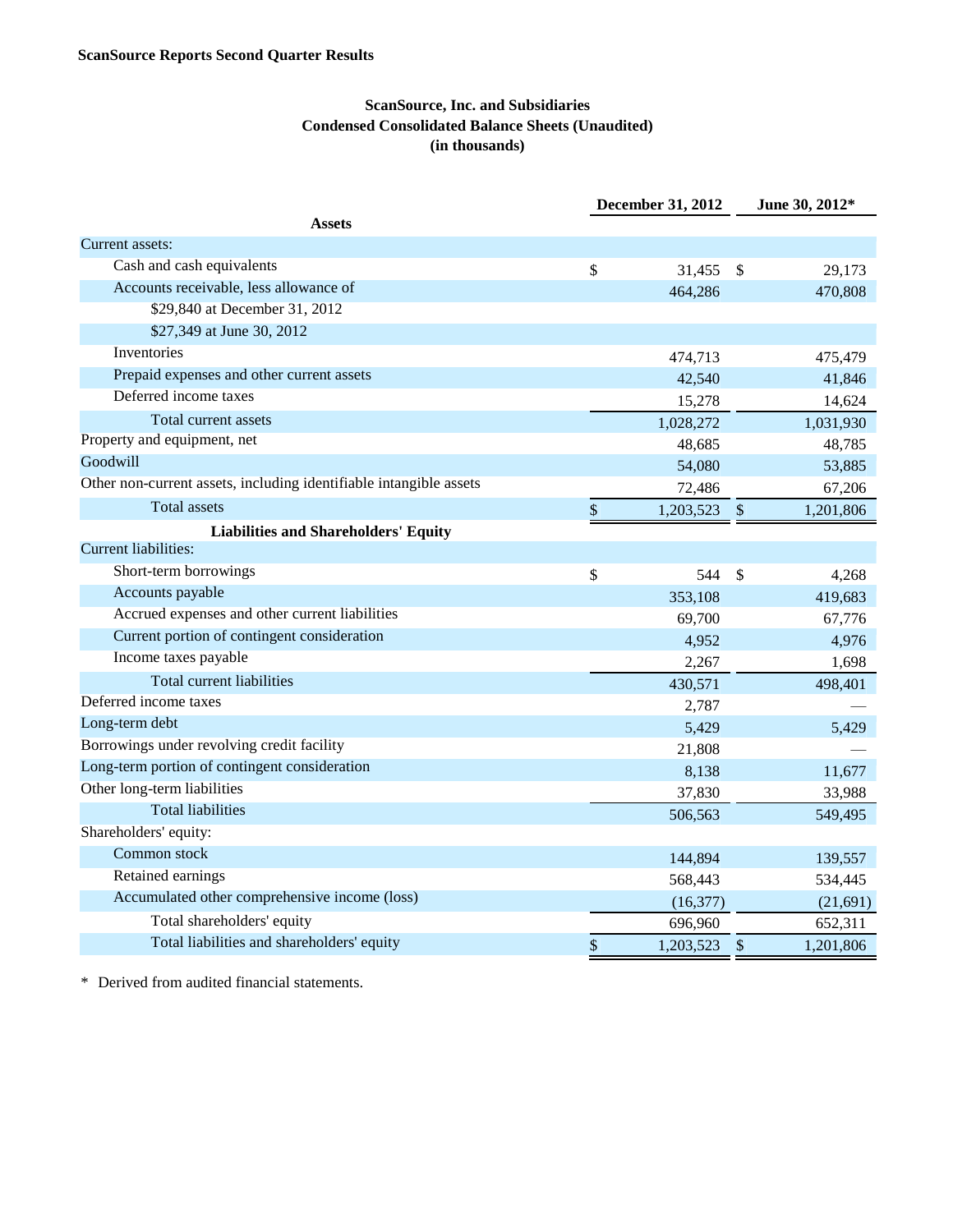## **ScanSource, Inc. and Subsidiaries Condensed Consolidated Income Statements (Unaudited) (in thousands, except per share data)**

|               |         |               |         | <b>Six months ended</b><br>December 31,        |           |               |           |  |
|---------------|---------|---------------|---------|------------------------------------------------|-----------|---------------|-----------|--|
|               | 2012    |               | 2011    |                                                | 2012      |               | 2011      |  |
| $\mathcal{S}$ | 747,716 | $\mathcal{S}$ | 782,684 | $\mathcal{S}$                                  | 1,481,320 | $\mathcal{S}$ | 1,552,943 |  |
|               | 673,365 |               | 702,845 |                                                | 1,332,930 |               | 1,394,013 |  |
|               | 74,351  |               | 79.839  |                                                | 148,390   |               | 158,930   |  |
|               |         |               |         |                                                |           |               |           |  |
|               | 49,393  |               | 48,474  |                                                | 96,454    |               | 95,043    |  |
|               | 533     |               | (722)   |                                                | 1,296     |               | 172       |  |
|               | 24,425  |               | 32,087  |                                                | 50,640    |               | 63,715    |  |
|               |         |               |         |                                                |           |               |           |  |
|               | 130     |               | 749     |                                                | 254       |               | 1,236     |  |
|               | (532)   |               | (1,002) |                                                | (1,166)   |               | (1, 452)  |  |
|               | 53      |               | (374)   |                                                | 39        |               | 3,157     |  |
|               | 24,774  |               | 32,714  |                                                | 51,513    |               | 60,774    |  |
|               | 8,417   |               | 11,347  |                                                | 17,514    |               | 21,028    |  |
| \$            | 16,357  | S             | 21,367  | -S                                             | 33,999    | \$.           | 39,746    |  |
|               |         |               |         |                                                |           |               |           |  |
|               | 27,713  |               |         |                                                | 27,665    |               | 27,191    |  |
| \$            | 0.59    | $\mathcal{S}$ | 0.78    | $\mathcal{S}$                                  | 1.23      | $\sqrt$       | 1.46      |  |
|               |         |               |         |                                                |           |               |           |  |
|               | 27,958  |               | 27,674  |                                                | 27,928    |               | 27,604    |  |
| \$            | 0.59    | \$            | 0.77    | \$                                             | 1.22      | \$            | 1.44      |  |
|               |         |               |         | <b>Quarter</b> ended<br>December 31,<br>27,244 |           |               |           |  |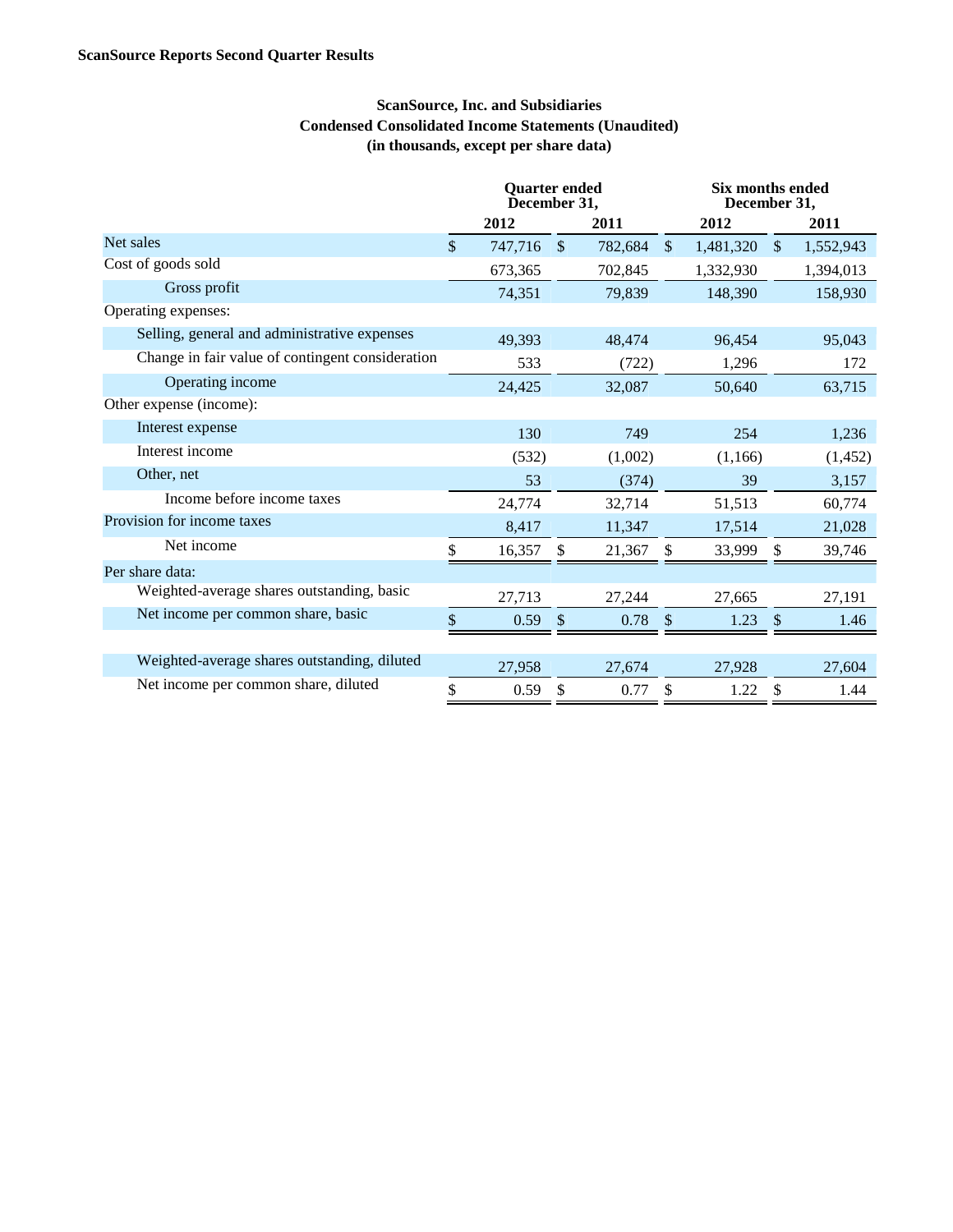## **ScanSource, Inc. and Subsidiaries Supplementary Information (Unaudited) (in thousands)**

### **Net Sales by Geographic Segment:**

|                                  |              |                                   |               |                      |           | <b>Non-GAAP</b>      |
|----------------------------------|--------------|-----------------------------------|---------------|----------------------|-----------|----------------------|
|                                  |              | <b>Quarter ended December 31,</b> | % Change      |                      |           |                      |
|                                  | 2012<br>2011 |                                   | % Change      | Excluding $FX^{(a)}$ |           |                      |
| North American (U.S. and Canada) | S            | 547.987                           | -\$           | 562,923              | (2.7)%    | (2.7)%               |
| International                    |              | 199,729                           |               | 219,761              | (9.1)%    | (4.4)%               |
| Consolidated                     | \$           | 747.716                           |               | 782,684              | $(4.5)\%$ | $(3.1)\%$            |
|                                  |              | Six months ended December 31,     |               |                      |           | Non-GAAP<br>% Change |
|                                  |              | 2012                              |               | 2011                 | % Change  | Excluding $FX^{(a)}$ |
| North American (U.S. and Canada) | \$           | 1.093.799                         | <sup>\$</sup> | 1,136,395            | (3.7)%    | $(3.7)\%$            |
| International                    |              | 387,521                           |               | 416,548              | $(7.0)\%$ | 1.2%                 |
| Consolidated                     | \$           | 1.481.320                         |               | 1.552.943            | $(4.6)\%$ | $(2.4)\%$            |

Notes:

(a) Year-over-year net sales growth rate excluding the translation impact of changes in foreign currency exchange rates. Calculated by translating the net sales for the quarter and six months ended December 31, 2012 into U.S. dollars using the weighted average foreign exchange rates for the quarter and six months ended December 31, 2011, respectively. International net sales excluding the translation impact of foreign currencies for the quarter and six months ended December 31, 2012, as adjusted, totaled \$210.2 million and \$421.6 million.